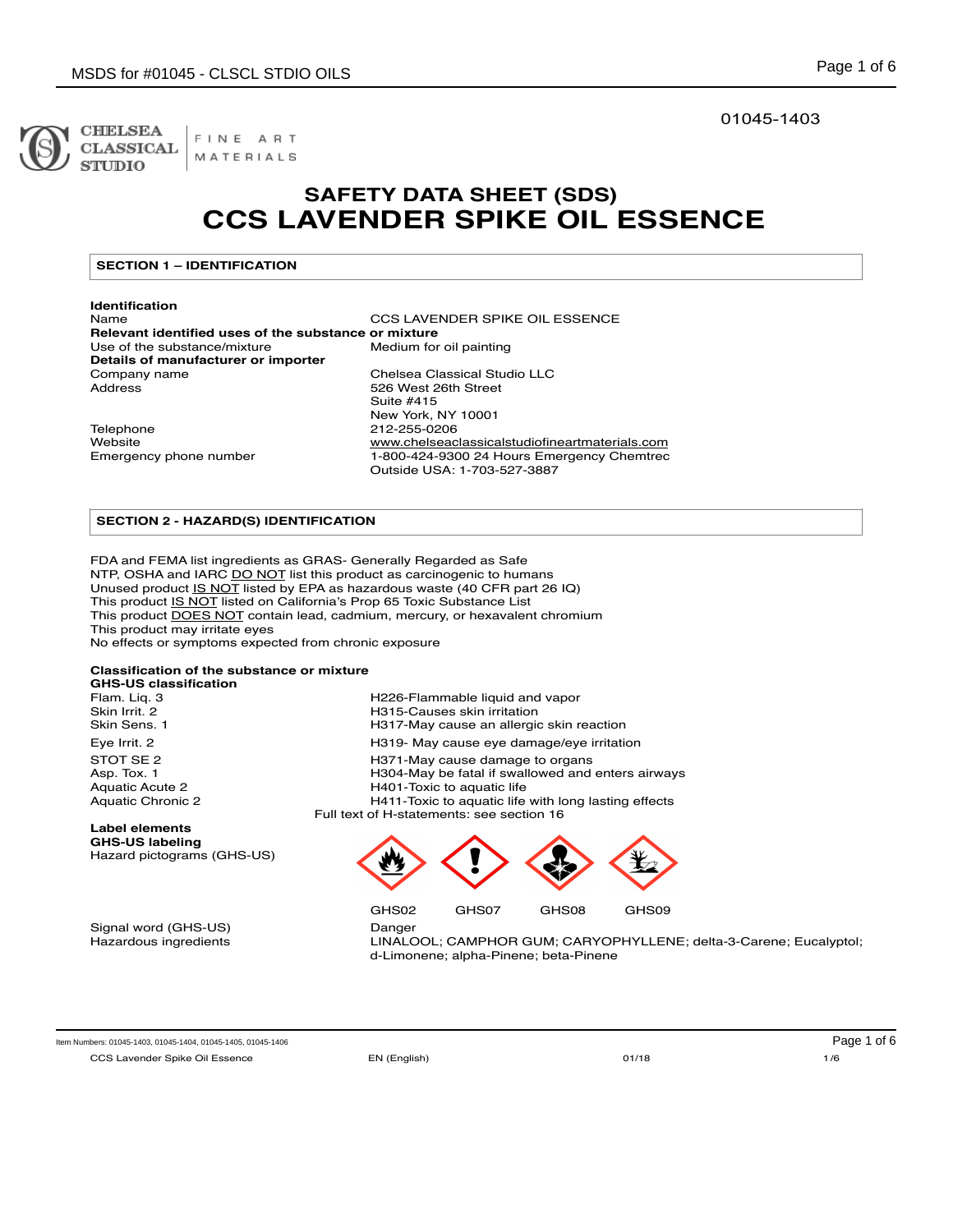**Mixture**

| <b>Name</b>                 | <b>Product identifier</b> | %    | <b>GHS-US classification</b>                                                                                                                                    |
|-----------------------------|---------------------------|------|-----------------------------------------------------------------------------------------------------------------------------------------------------------------|
| Lavender Spike Oil Essence* | (CAS No) 8016-78-2        | 100% | Flam. Lig. 3, H226<br>Skin. Irrit 2, H315<br>Skin Sens. 1B, H317<br>Eye Irrit. 2. H319<br>Asp. Tox. 1, H304<br>Aquatic Acute 2, H401<br>Aquatic Chronic 2, H411 |

\*Lavender Spike Oil Essence's components include: LINALOOL (25-50%); Eucalyptol (10-25%); CAMPHOR GUM (10-25%); alpha-Pinene (1-5%); beta-Pinene (1-5%); d-Limonene (1-5%); TERPINEOL (1-5%); CARYOPHYLLENE (1-5%)

## **SECTION 4 - FIRST AID MEASURES**

| Description of first aid measures                                             |                                                                                                                                                                           |
|-------------------------------------------------------------------------------|---------------------------------------------------------------------------------------------------------------------------------------------------------------------------|
| First-aid measures, general                                                   | Call a physician immediately                                                                                                                                              |
| First-aid measures after inhalation                                           | Remove person to fresh air and keep comfortable for breathing.                                                                                                            |
| First-aid measure after skin contact                                          | May cause allergic reaction. If skin irritation occurs: get medical attention.<br>Remove/Take off immediately all contaminated clothing. Rinse skin with<br>water/shower. |
| First-aid measures after eye contact                                          | Rinse immediately with plenty of water. Obtain medical attention if pain, blinking<br>or redness persists.                                                                |
| First-aid measures after ingestion                                            | Do not induce vomiting. Rinse mouth. Call a poison center or a doctor if you<br>feel unwell.                                                                              |
| Most important symptoms and effects, both acute and delayed                   |                                                                                                                                                                           |
| Symptoms/injuries after skin contact.<br>Symptoms/injuries after eye contact. | Irritation. May cause an allergic skin reaction.<br>Eye irritation.                                                                                                       |

Indication of any immediate medical attention and special treatment needed Treat symptomatically.

#### **SECTION 5 - FIREFIGHTING MEASURES**

| Extinguishing media                                                              |                                                                                                                                           |
|----------------------------------------------------------------------------------|-------------------------------------------------------------------------------------------------------------------------------------------|
| Suitable extinguishing media                                                     | Foam. Dry powder. Carbon dioxide. Water spray.                                                                                            |
| Special hazards arising from the substance or mixture                            |                                                                                                                                           |
| Fire hazard                                                                      | Flammable liquid and vapor.                                                                                                               |
| Hazardous decomposition products in case Toxic fumes may be released.<br>of fire |                                                                                                                                           |
| <b>Advice for firefighters</b>                                                   |                                                                                                                                           |
| Protection during firefighting                                                   | Do not attempt to take action without suitable protective equipment. Self-<br>contained breathing apparatus. Complete protective clothing |

#### **SECTION 6 - ACCIDENTAL RELEASE MEASURES**

#### **Personal precautions, protective equipment and emergency procedures**

| General measures<br><b>Environmental precautions</b><br>Methods for cleaning up | Remove ignition sources. Ventilate spillage area. No open flames. No smoking.<br>Avoid contact with skin and eyes.<br>Avoid release to the environment.<br>Take up liquid spill into absorbent material, e.g: sand, earth, vermiculite. This<br>material and its container must be disposed of in a safe way, and as per local<br>legislation. |
|---------------------------------------------------------------------------------|------------------------------------------------------------------------------------------------------------------------------------------------------------------------------------------------------------------------------------------------------------------------------------------------------------------------------------------------|
| Item Numbers: 01045-1403, 01045-1404, 01045-1405, 01045-1406                    | Page 2 of 6                                                                                                                                                                                                                                                                                                                                    |

CCS Lavender Spike Oil Essence EN (English) 01/18 2/6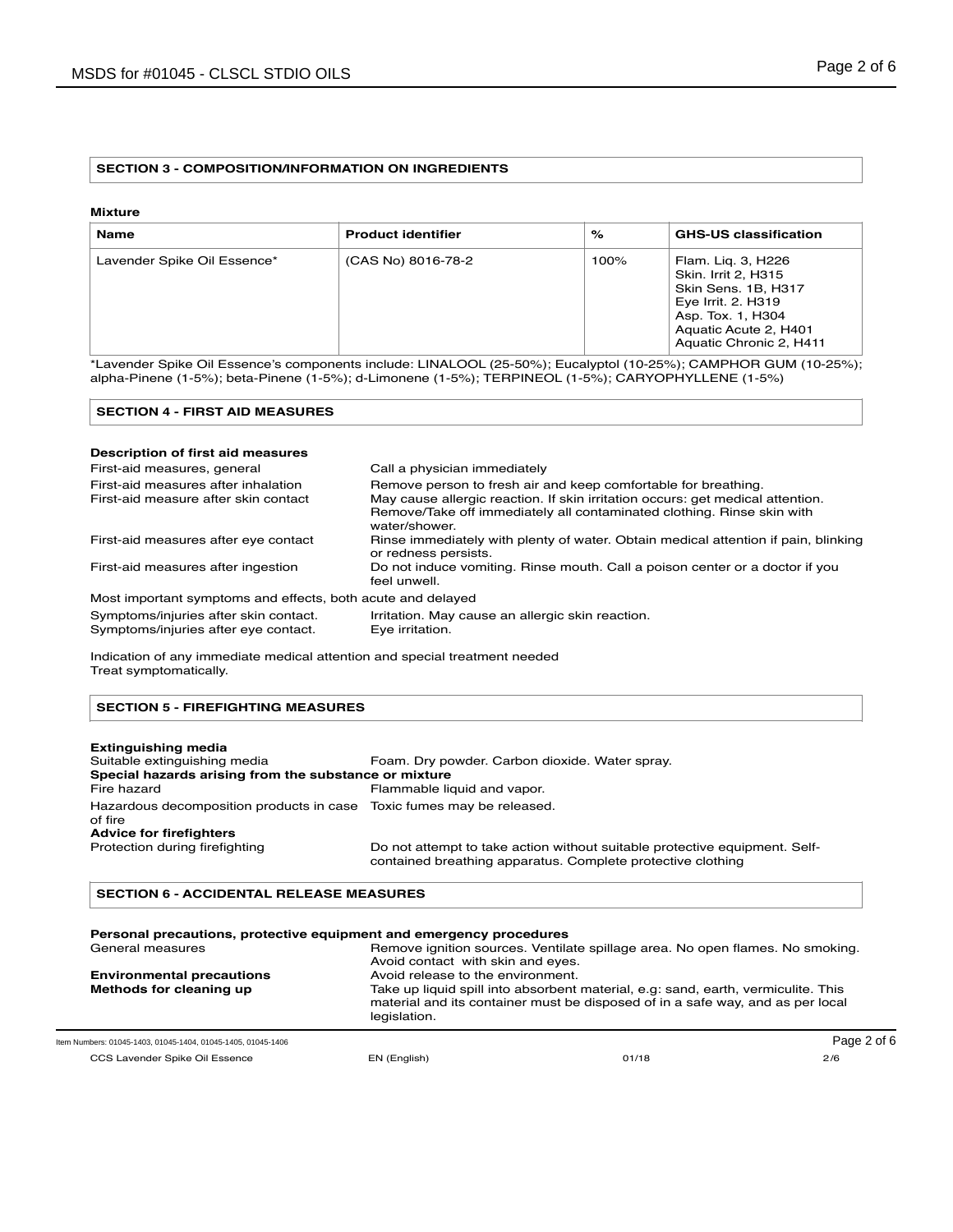#### **SECTION 7 - HANDLING AND STORAGE**

## **Precautions for safe handling**<br>Precautions for safe handling

Keep away from sources of ignition – No smoking. Wash hands and other exposed areas with mild soap and water before eating, drinking or smoking. Provide good ventilation. Take precautionary measures against static discharge. Conditions for safe storage, including any incompatibilities Technical measures Ground/bond container and receiving equipment.<br>Storage conditions Store in a well-ventilated place. Keep cool. Keep Store in a well-ventilated place. Keep cool. Keep container tightly closed. Store locked up.

#### **SECTION 8 - EXPOSURE CONTROLS/PERSONAL PROTECTION**

## **Control parameters**

Not normally required. In case of insufficient ventilation, wear suitable. respiratory equipment. Ventilation **Ventilation** Local exhauster ventilation recommended.<br>
Eye Protection **Research Safety goggles/glasses suggested**. Eye Protection **Safety goggles/glasses suggested.**<br>
Skin Protection Skin Protective gloves suggested. Skin Protection **Protection**<br> **Obtain Protection**<br> **O** Do no eat, drink or smoke due to the protection of the protection of the protection of Protection Protection Protection Protection Protection Protection Protection Pro Do no eat, drink or smoke during use, keep away from eyes, do not ingest, KEEP OUT OF REACH OF CHILDREN.

### **SECTION 9 - PHYSICAL AND CHEMICAL PROPERTIES**

#### **Information on basic physical and chemical properties**

| <b>Physical state</b><br>Appearance<br>Color<br>Odor<br>Flash point | Liquid<br>Liguid<br>Colorless to light yellow<br>Characteristic odor<br>$57^{\circ}$ C<br>134 6°F |
|---------------------------------------------------------------------|---------------------------------------------------------------------------------------------------|
| рH                                                                  | No data available                                                                                 |
| pH solution                                                         | No data available                                                                                 |
| Relative evaporation rate (butylacetate=1)                          | No data available                                                                                 |
| Melting point                                                       | Not applicable                                                                                    |
| Freezing point                                                      | No data available                                                                                 |
| Boiling point                                                       | No data available                                                                                 |
| Flammability (solid, gas)                                           | No data available                                                                                 |
| <b>Explosive limits</b>                                             | No data available                                                                                 |
| <b>Explosive properties</b>                                         | No data available                                                                                 |
| Oxidizing properties                                                | No data available                                                                                 |
| Vapor pressure                                                      | No data available                                                                                 |
| Relative density                                                    | 0.882                                                                                             |
| Density                                                             | $0.88 - 0.93$ g/cm3 (20°C)                                                                        |
| Molecular mass                                                      | No data available                                                                                 |
| Solubility                                                          | Insoluble in water                                                                                |
| Auto-ignition temperature                                           | $>200^{\circ}$ C (90°F)                                                                           |
| Decomposition temperature                                           | No data available                                                                                 |
| Viscosity                                                           | $<$ 20.5 mm2/s                                                                                    |

#### **SECTION 10 - STABILITY AND REACTIVITY**

| Stable under normal conditions.<br>Chemical stability<br>Possibility of hazardous reactions<br>No dangerous reaction known under normal usage.<br>Conditions to avoid<br>No hazardous decomposition products if stored and handled as indicated<br>Hazardous decomposition products | Reactivity | Flammable liquid and vapor.<br>Extremely high or low temperatures. Open flame. Overheating. Heat. Sparks. |
|-------------------------------------------------------------------------------------------------------------------------------------------------------------------------------------------------------------------------------------------------------------------------------------|------------|-----------------------------------------------------------------------------------------------------------|
|-------------------------------------------------------------------------------------------------------------------------------------------------------------------------------------------------------------------------------------------------------------------------------------|------------|-----------------------------------------------------------------------------------------------------------|

Item Numbers: 01045-1403, 01045-1404, 01045-1405, 01045-1406 **Page 3 of 6** Page 3 of 6

CCS Lavender Spike Oil Essence EN (English) 01/18 3/6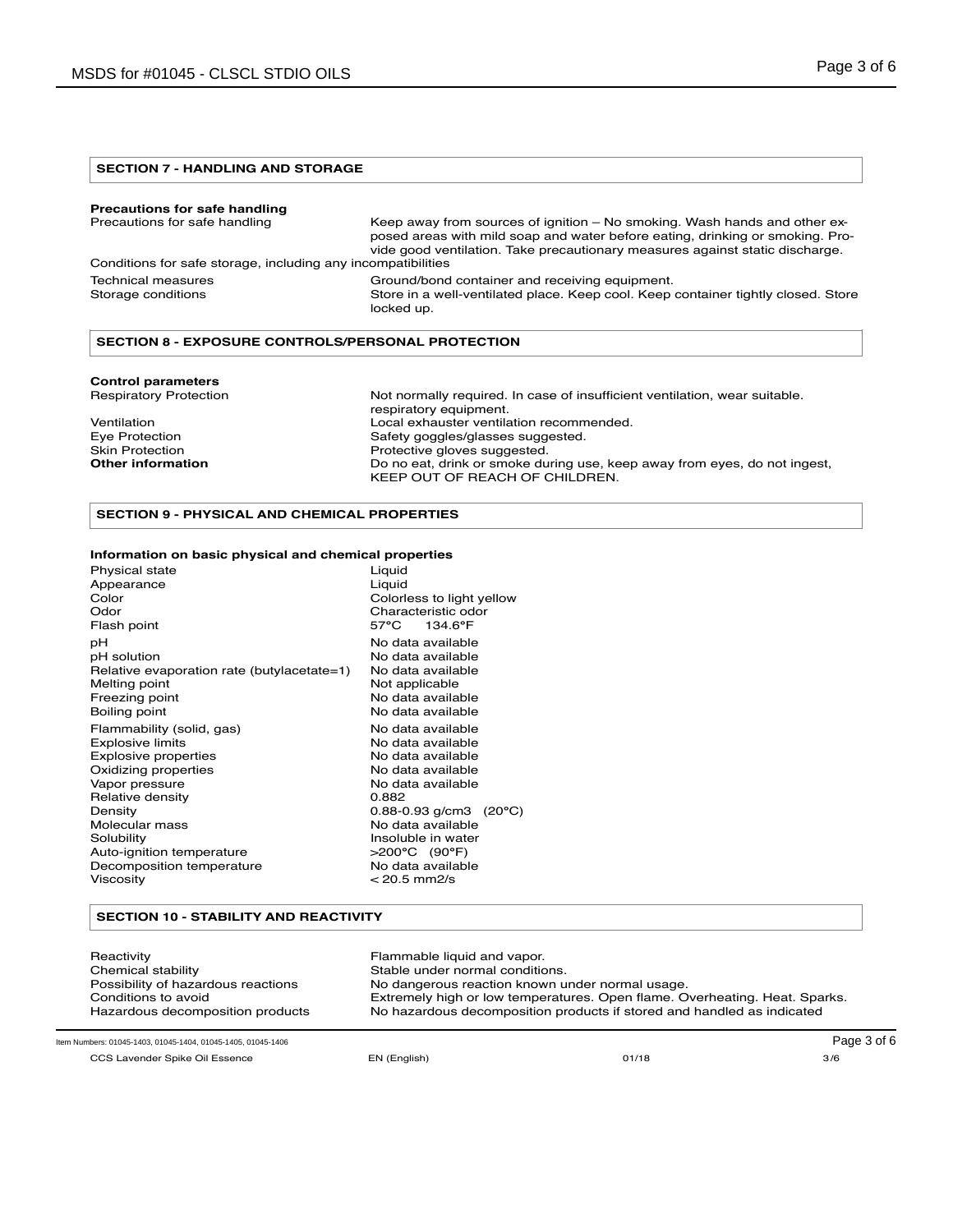#### **SECTION 11 - TOXICOLOGICAL INFORMATION**

## **Information on toxicological effects**

Reproductive toxicity<br>
Summated LD50 extending the matrix of the T572.1 mg/kg. Summated LD50

NOT classified as carcinogenic by NTP, IARC or OSHA. Inhalation **Inhalation** No adverse effects due to inhalation are expected.<br>Skin contact **Sking and Accord Can cause skin irritation** and/or allergic reaction. Skin contact Can cause skin irritation and/or allergic reaction.<br>
Eye contact Contact Contact with eyes may cause temporary irritation and/or allergic reaction. Direct contact with eyes may cause temporary irritation. Ingestion **Ingestion** May be harmful if swallowed. Risk of lung oedema.<br>Aspiration May be very harmful if swallowed and enters airway Aspiration May be very harmful if swallowed and enters airways.<br>Acute toxicity May be fatal if swallowed and enters airways. May ca May be fatal if swallowed and enters airways. May cause allergic skin reaction.

#### **SECTION 12 - ECOLOGICAL INFORMATION**

# **Toxicity**

Ecology- general Toxic to aquatic life.<br>
Ecology- water Toxic to aquatic life. Toxic to aquatic life.

#### **SECTION 13 - DISPOSAL CONSIDERATIONS**

#### **Waste treatment methods**

| RCRA Hazard class (40 CFR 261) | This product is not classified as hazardous waste                              |
|--------------------------------|--------------------------------------------------------------------------------|
| Waste disposal recommendations | Dispose in a safe manner in accordance with local/national regulations. Do not |
|                                | discharge into surface water.                                                  |
| Additional information         | Handle empty containers with care because residual vapors are flammable.       |

#### **SECTION 14 - TRANSPORT INFORMATION**

## **Department of Transportation (DOT)** In accordance with DOT (49 CFR 172.101)

**Transport by sea**  UN-No. (IMDG) 1993 Proper Shipping Name (IMDG) Flammable Liquid<br>Class (IMDG) 6 - 3-Flammable liquid Class (IMDG) 3-Flammable liquids<br>Packing group (IMDG) 3-Flammable liquids Environmental hazard (marine pollutant) **Air transport**  UN-No. (IATA) 1993 Proper Shipping Name (IATA)<br>Class (IATA) Packing group (IATA) III- Minor Danger<br>Environmental hazards Santi Communisty No Environmental hazards **ADN** UN-No. (IMDG) 1993 Proper Shipping Name (IMDG) Flammable Liquid<br>Class (IMDG) 6 S-Flammable liquid Class (IMDG) 3-Flammable liquids<br>Packing group (IMDG) 3-Flammable liquids Environmental hazard Yes **ADR** UN-No. (IMDG) 1993<br>Proper Shipping Name (IMDG) 1993 Flammable Liquid Proper Shipping Name (IMDG)<br>Class (IMDG) Packing group (IMDG) The Substances presenting low danger<br>Environmental hazard The Substances presenting low danger Environmental hazard

NOT classified as hazardous materials or dangerous goods III-substances presenting low danger<br>Yes 3-Flammable Liquids III-substances presenting low danger 3-Flammable liquids

Item Numbers: 01045-1403, 01045-1404, 01045-1405, 01045-1406 **Page 4 of 6** 

CCS Lavender Spike Oil Essence EN (English) 01/18 4/6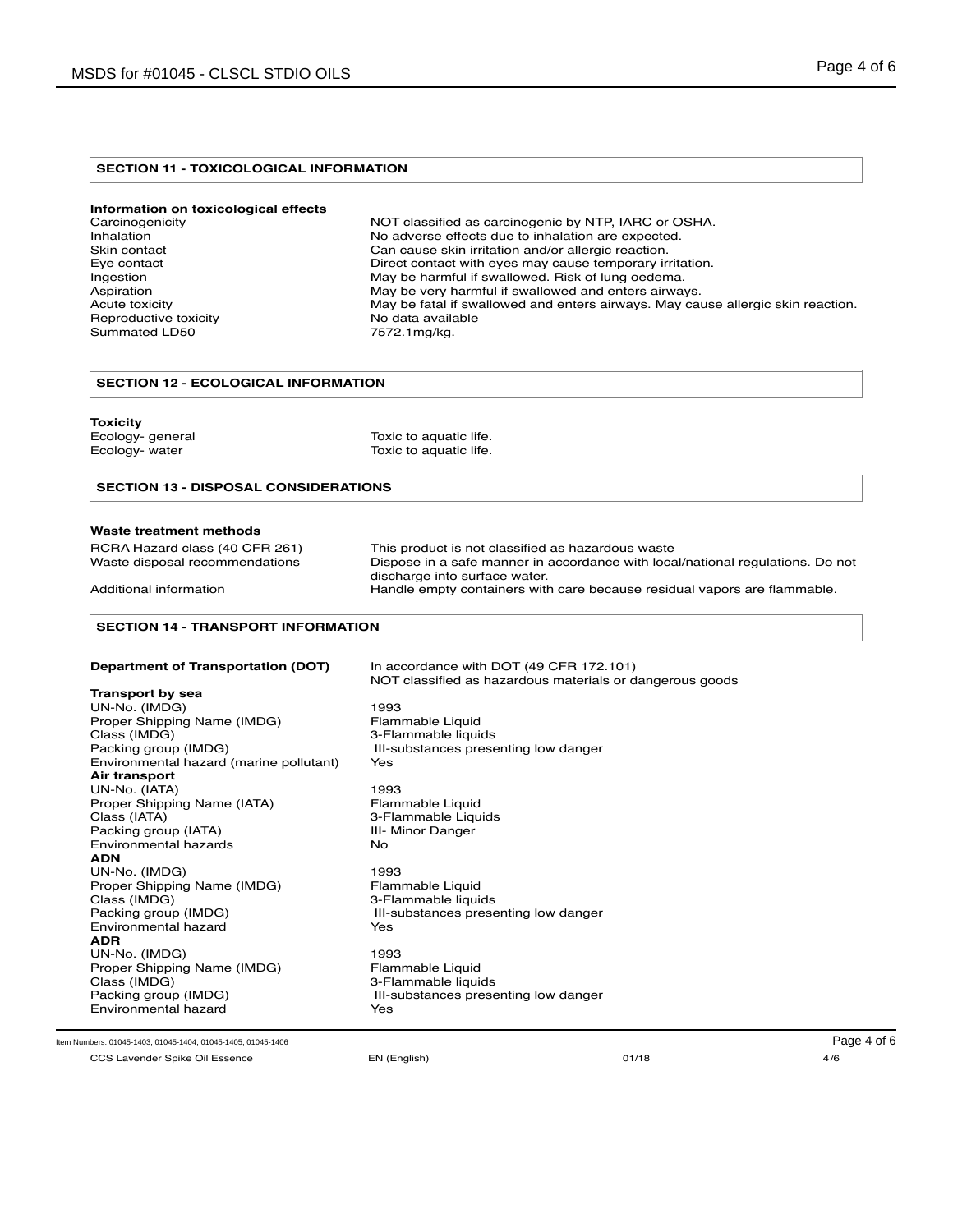Packing group (IMDG) **III-substances presenting low danger** 

#### **SECTION 15 - REGULATORY INFORMATION**

| <b>United States TSCA (Toxic Substance Control Act) Inventory</b> |                                                     |
|-------------------------------------------------------------------|-----------------------------------------------------|
|                                                                   | Not Listed                                          |
| <b>CERCLA Hazardous Substance List (303, 304, 313))</b>           |                                                     |
|                                                                   | Not listed. No adverse environmental effects known. |
| US OSHA Specifically Regulated Substances (29 CFR 1910.1200)      |                                                     |
|                                                                   | Eye irritant                                        |
| <b>RCRA Status</b>                                                | No components considered hazardous waste            |
| <b>California Proposition 65</b>                                  | Contains no chemicals known as carcinogenic         |

#### **SECTION 16 - OTHER INFORMATION**

#### Full text of R-, H-and EUH-statements:

| Acute Tox.4 (inhalation: dust, mist) | Acute toxicity (inhalation; dust, mist) Category 4                |
|--------------------------------------|-------------------------------------------------------------------|
| Acute Tox. 4 (oral)                  | Acute toxicity (oral), Category 4)                                |
| <b>Aquatic Acute 1</b>               | Hazardous to the aquatic environment -Acute Hazard, Category 1    |
| <b>Aquatic Chronic 1</b>             | Hazardous to the aquatic environment - Chronic Hazard, Category 1 |
| <b>Aquatic Chronic 2</b>             | Hazardous to the aquatic environment - Chronic Hazard, Category 2 |
| Asp. Tox. 1                          | Aspiration hazard, Category 1                                     |
| Eye Irrit. 2                         | Serious eye damage/eye irritation, Category 2                     |
| Flam. Liq. 3                         | Flammable liquids, Category 3                                     |
| Flam. Sol. 2                         | Flammable solids, Category 2                                      |
| Skin Irrit. 2                        | Skin corrosion/irritation, Category 2                             |
| Skin Sens. 1                         | Sensitization - Skin, Category 1                                  |
| Skin Sens. 1B                        | Sensitization - Skin, Category 1B                                 |
| STOT SE <sub>2</sub>                 | Specific target organ toxicity - Single exposure, Category 2      |
| H <sub>226</sub>                     | Flammable liquid and vapour                                       |
| H <sub>228</sub>                     | Flammable solid                                                   |
| H302                                 | Harmful if swallowed                                              |
| H304                                 | May be fatal if swallowed and enters airways                      |
| H315                                 | Causes skin irritation                                            |
| H317                                 | May cause an allergic skin reaction                               |
| H319                                 | Causes serious eye irritation                                     |

Item Numbers: 01045-1403, 01045-1404, 01045-1405, 01045-1406 Page 5 of 6

CCS Lavender Spike Oil Essence **EN (English)** 01/18 01/18 5/6